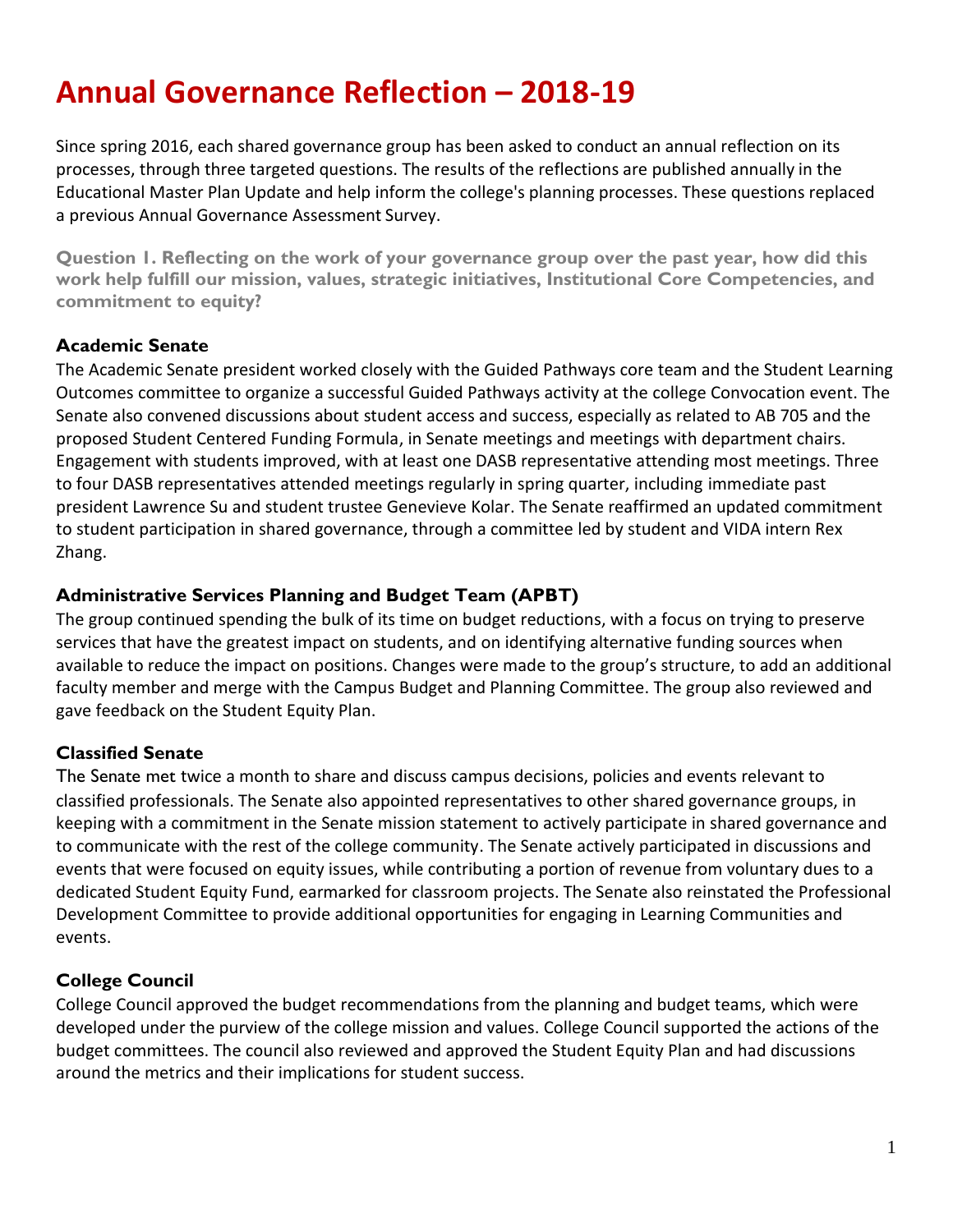## **College Planning Committee (CPC)**

In 2018-19 the College Planning Committee was charged with updating and revising the college's Student Equity Plan and the Vision for Success goals. As part of the process, the CPC led the college in the revision of Institutional Metrics to align with state-mandated equity and vision goals. The CPC ensured that the changes were aligned with De Anza's overall mission and strategic initiatives.

#### **De Anza Student Body (DASB)**

The DASB made some changes to programs it funds, while continuing to fund equity programs. DASB endorsed resolutions to help students and improve student representation in shared governance. The executive committee evaluated its own committees and made committee changes to ensure relevance and efficacy in serving students.

## **Equity Action Council (EAC)**

The work of the EAC is best reflected in the development of the Reaffirmation of Values document, which provided an equity lens for meeting budgetary challenges. The document was presented to each shared governance group. The EAC incorporated and adopted the Student Voices shared governance document and provided feedback regarding the Program Review document, to expand the equity questions that are included in the annual form to be completed in each department's review. The EAC worked collaboratively with the Institutional Research and Planning office to provide feedback on the updated Institutional Metrics, Student Equity goals and the campus climate survey that will be administered in fall 2019.

#### **Instructional Planning and Budget Team (IPBT)**

The IPBT worked to ensure that budget reductions were aligned to the college's mission and values. Members of the IPBT gave input for the Student Equity Report. Their decision against cutting the football program illustrates the IPBT members' commitment to equity. The IPBT employs the Program Review tool with the revised equity section to better inform its decision-making. The IPBT has aligned resource allocation with the college mission, values and strategic initiatives, while focusing on equitable distribution. Members of the IPBT formed a task force group to allocate equity funds.

#### **Student Learning Outcomes (SLO) Committee**

The SLO Core Team's annual Campus Convocation, which focuses on the Institutional Core Competencies, along with corresponding reflections and enhancements, contribute to the college's equity goals. Student Learning Outcomes, Program Learning Outcomes, Student Services Learning Outcomes and Administrative Unit Outcomes assessments help ensure that the school continually improves learning environment and support services for the students in keeping with our mission.

#### **Student Services Planning and Budget Team (SSPBT)**

Goals for the SSPBT this year included new initiatives related to AB 705, AB 19, enrollment, retention and the new student-centered funding formula. The faculty and Assessment Center have done extensive work to prepare for implementing AB 705 by fall. The Financial Aid and Outreach offices have led efforts to implement AB 19, and have been using the grant we received to expand the Food Pantry on campus. All of these items have been brought to the SSPBT for discussion and to share with our constituents. The SSPBT also worked on the budget reduction proposals for Student Services and made recommendations to College Council.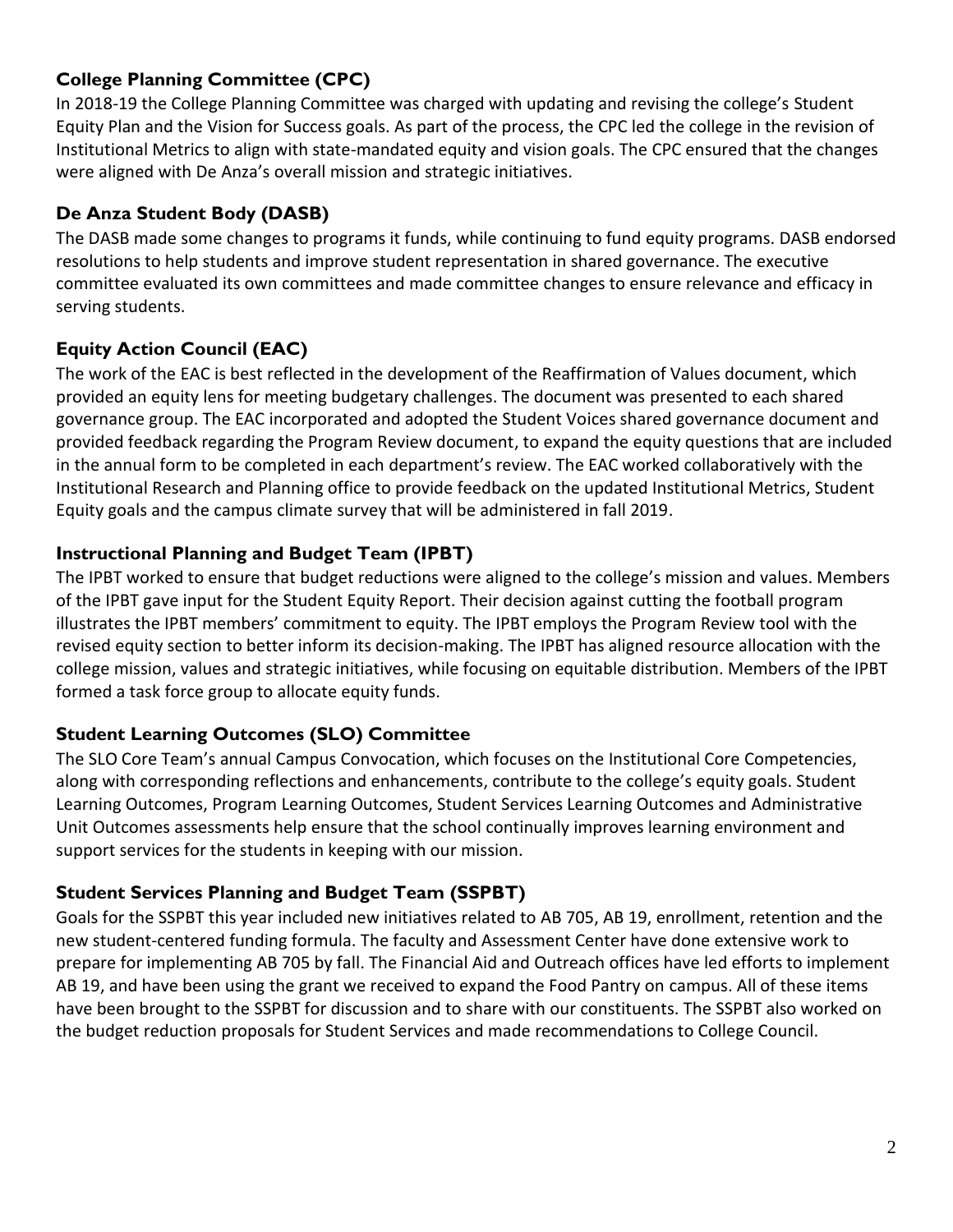**Question 2. Reflecting on your governance group's processes and practices over the past year, please identify what has been working and what changes you plan to implement over the next academic year to ensure continuous improvement.**

## **Academic Senate**

Effective practices have included robust attendance and participation by faculty voting members from all divisions at weekly Academic Senate meetings, and faculty participation on major shared governance and advisory committees for the college and district. The Senate also participates at statewide Academic Senate plenary meetings; the Academic Senate president served on statewide committees convened by the California Community Colleges Channcelor's Office and the statewide Academic Senate. The Senate has also held substantive discussions about district academic policy changes, statewide Academic Senate plenary resolutions, and other academic and professional matters. The Senate holds regular monthly liaison meetings with leaders of the Foothill Academic Senate and the Faculty Association. Changes planned for 2019-20 include asking experienced faculty senators to mentor new faculty senators and help them get up to speed on issues and terminology. The Senate also plans to continue including public comment as a regular agenda item, so faculty members and others can bring issues of concern to the Senate Executive Committee.

# **Administrative Planning and Budget Team (APBT)**

The APBT determined that its Annual Program Review was too extensive and not applicable, so the group will spend time refining the form this fall, to better fill the needs of the departments. The name of the division was changed to better reflect the ways in which it serves the college. The group will review the timing of its meetings, which often conflict with the district All Administrators meetings, and develop a consistent meeting schedule for next year. The APBT would like to increase student representation on the team, which may be facilitated by having the schedule determined in advance.

#### **Classified Senate**

The Classified Senate continues to meet on a regular basis, allowing all classified professionals to participate in activities and discussions. The Senate continues to refine its communications plan, to more effectively disseminate pertinent news to constituency groups. The recent reinstatement of the Professional Development committee will promote personal and professional growth for classified professionals. An additional goal is to engage more members in the shared governance process, especially those who may not have yet been involved in a shared governance group.

## **College Council**

College Council has changed its meeting schedule from bi-monthly to "as needed," although the schedule will continue to be reviewed. The group will "preschedule" at least one meeting per quarter, while anticipating times of the year when more than one meeting may be needed. The group has also considered scheduling a monthly meeting that can be canceled if it isn't needed. Meeting agendas will continue to include standing items for planning and budget teams to report out their items. College Council has provided a mentor to its DASB representatives to help them transition onto the committee.

## **College Planning Committee (CPC)**

Having representation from other shared governance groups has allowed the CPC to accomplish many different tasks, as needed. In recent years, the CPC has served as the accreditation steering committee, the Educational Master Plan committee, and the committee that developed the Student Equity Plan and Vision for Success goals. One downside identified this year is the fact that vice presidents are not standing members of the CPC; nor are representatives from the Equity Action Council and Career Technical Education.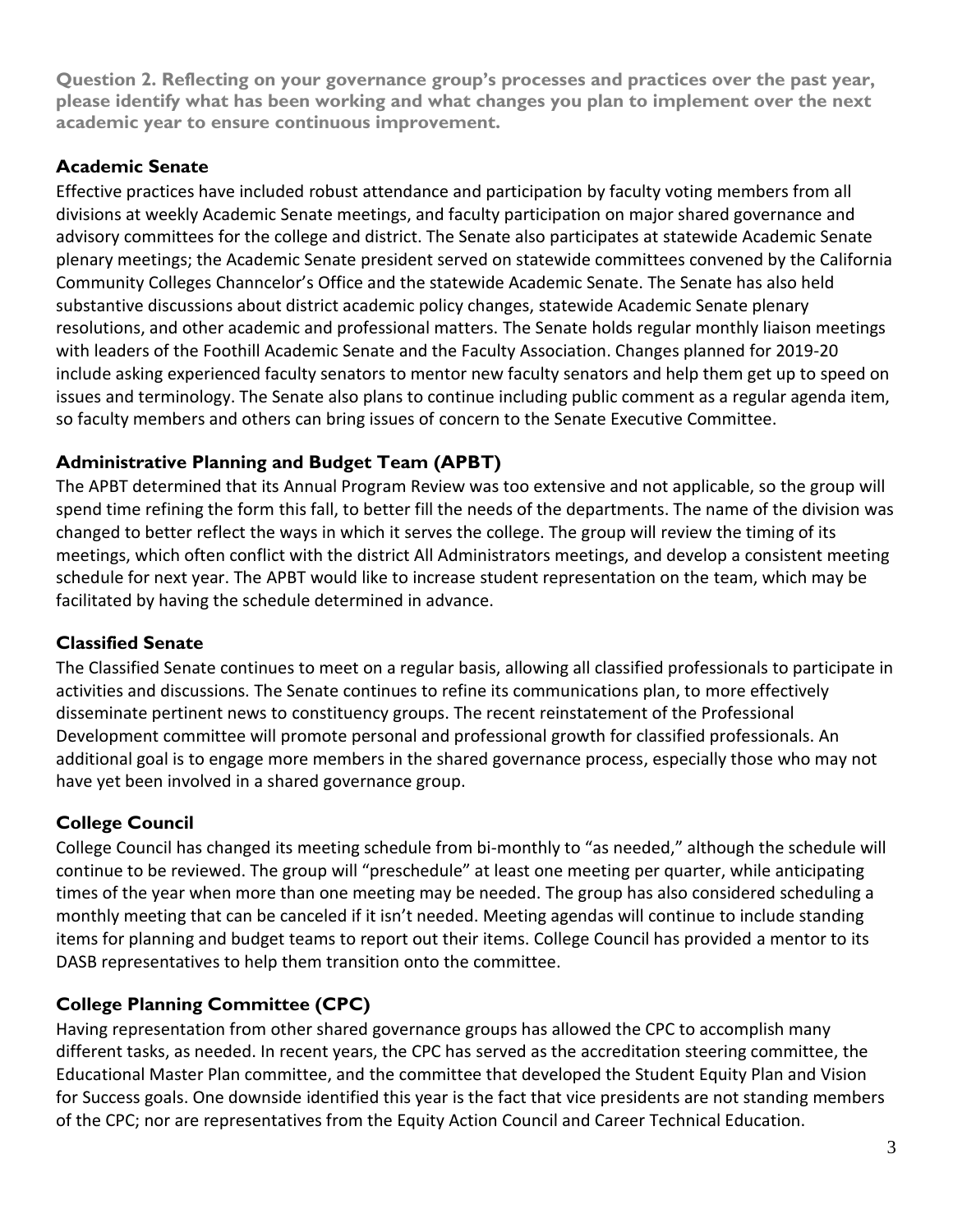Permanent members from these groups will be added in the coming year.

## **De Anza Student Body (DASB)**

DASB goals include: working more often with various programs on campus; supporting and developing the DASB Flea Market; remaining transparent and drafting a statement of general goals for DASB senators; implementing a Senate newsletter; creating a mentorship program; holding events and promoting groups that embody equity and celebrate students' diverse identities; sending all attachments with the Senate agenda and creating a digital timesheet for office hours.

## **Equity Action Council (EAC)**

Recent EAC accomplishments include: developing and implementing a tri-chair leadership model; creating an EAC binder for newly appointed members, containing important Equity planning documents, the committee charge and historical documents; exploring the possibility of adding a student in a leadership role; incorporating into each agenda time for appreciations, collaborations and reflective grounding; creating a subcommittee for the Equity Champion Award; developing the award criteria and process for nomination and selection across the campus; and working collaboratively with the Office of Communications to promote the award, creating awareness for the work. This year we will create a subcommittee to work with the Campus Climate Survey to help spread the word across campus and increase participation in the survey.

## **Instructional Planning and Budget Team (IPBT)**

The IPBT will align timelines for resource calculations with fund requirements. The team will strive to continue increasing the transparency of processes that are in place for both budget reductions and resource allocations aimed at continual program improvements. The IPBT will revise the Program Review process to accommodate program initiation, viability and sustainability. The IPBT will continue to review and revise the viability process to include program initiation. The team will establish handbook for new members.

## **Student Learning Outcomes (SLO) Committee**

The SLO Committee will continue to work with the IPBT to ensure that assessment work drives resource allocation. The committee has expanded this work to include the SSPBT. The committee also has increased communication with division deans. The committee provides individual departments with recognition of assessment work that has been completed, while encouraging increased assessment work as appropriate. The committee will continue programs such as the \$500 LOAC Award and will continue to work across the academic spectrum to ensure that students, faculty, staff and administrators are involved in creating uniform goals and directives.

#### **Student Services Planning and Budget Team (SSPBT)**

The SSPBT's yearly goals are discussed and posted online so they can guide the team's work throughout the year. Program Reviews are done on an annual basis, with a comprehensive review every five years. The team has asked other planning and budget teams to hold joint meetings, once or twice a year, to align the teams' work and discuss topics that affect multiple areas.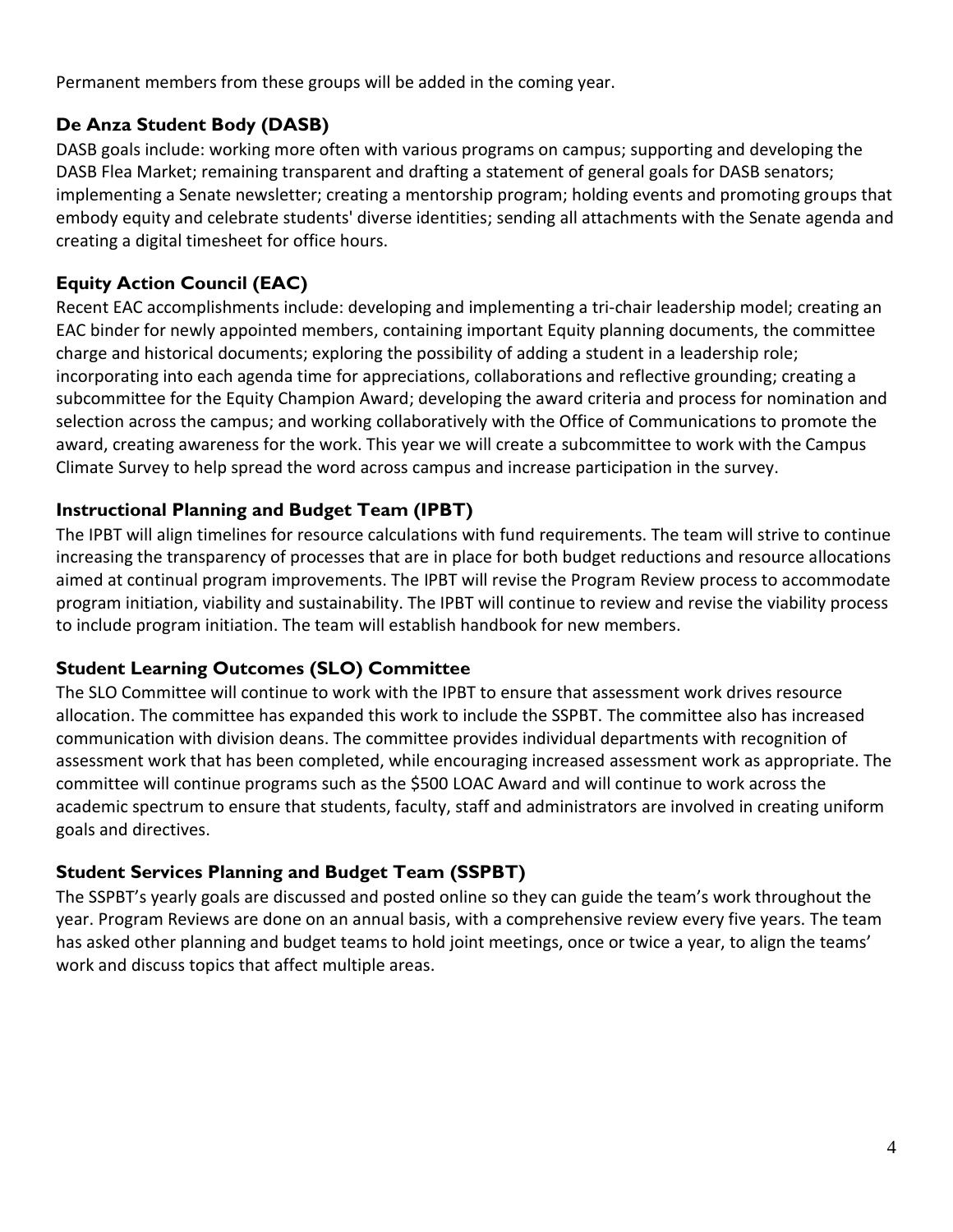**Question 3. Reflecting on your groups' ability to disseminate information to its stakeholders, what are some strengths and weaknesses in regards to ensuring that all stakeholders are informed of the committee's activities, processes, policies and decisions? How can you improve your process for information dissemination next year?** 

#### **Academic Senate**

Strengths include posting all meeting minutes on the Academic Senate website, and the practice of senators and representatives reporting out information and updates to their respective divisions. The Senate president sends a suggested list of updates for senators to disseminate. The President also sends email updates to the all-faculty listerserv. However, it's unclear if all faculty members are reading these emails. One strategy for improvement may be to survey instructors on their level of understanding and interest in Academic Senate activities, processes, policies, and decisions. A survey could also gather feedback and suggestions for improved information dissemination.

## **Administrative Services Planning and Budget Team (APBT)**

Meeting agendas and minutes are posted online, and members report to the constituencies they represent. Each planning and budget team provides regular reports to College Council as a means to increase information dissemination. During the first meeting of each quarter, the co-chairs review the mission and goals of the team.

# **College Council**

College Council determined that scheduling monthly meetings (and canceling them if they're not needed) makes it easier for stakeholder groups to plan and anticipate when information needs to be shared with College Council. Stakeholders will continue to report back to their constituency groups about the discussion and decisions of College Council. College Council agendas and meeting minutes are available on the college website. The Office of Communications is working on website updates to further increase accessibility of that information. College Council may also look into using the BoardDocs service for posting minutes of meetings or other documents. The DASB has proposed creating a best practices guide that would emphasize a commitment to stronger student representation on College Council.

# **Classified Senate**

The Classified Senate is continuing discussions to define the most effective ways of disseminating information. Strengths include increased participation in other shared governance groups and district board meetings, which provide the Senate with broad knowledge of relevant district and campus decisions. While refining the Senate communications plan, members have discussed deficiencies in the current practice of members emailing their sections. The Senate will experiment with sharing information in a newsletter format, along with more consistent updates to the Senate website.

## **College Planning Committee (CPC)**

Adding the college vice presidents and a representative from the Equity Action Council as permanent CPC members will increase the dissemination of information and ensure that the college's senior staff has timely knowledge of the issues that CPC is addressing.

## **De Anza Student Body (DASB)**

The DASB Senate will become more active in shared governance, will invite different groups to DASB meetings and will be more active on social media.